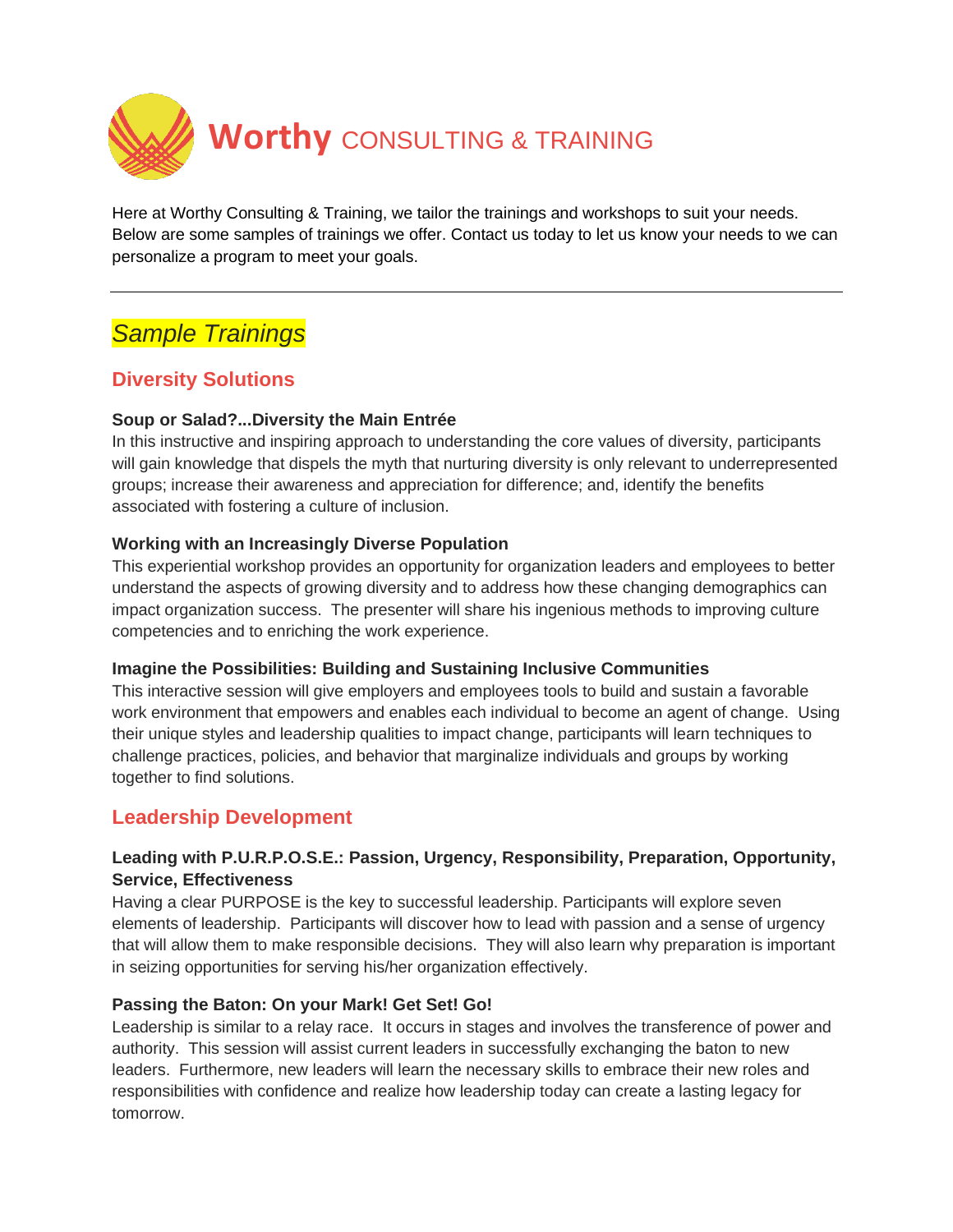#### **ATTITUDE! ATTITUDE! ATTITUDE!**

Attitude equals altitude. Your attitude will determine your level of success. Leaders who possess a CAN-DO attitude set themselves apart from other leaders. In this session, participants will discover new ways to increase self-confidence that will strengthen their leadership skills. Utilizing practical strategies and innovative techniques, participants will learn how to create and cultivate a positive attitude that will enable them to achieve better results.

# **Community Building**

#### **Neighborhood Watch: Engaging Community in Shaping Its Future**

They are the youth of our past and the adults of our future. This workshop will highlight what is possible when we connect youth to community programs that foster and support their educational, psychological, social, physical, and spiritual development. Participants will receive practical solutions to mobilize change and to obtain support and involvement from community members.

#### **United We Grow-Divided We Fail**

This experiential workshop will highlight core elements of creating community partnerships: shared vision, communication, collaboration, collective responsibility, and personal investment. Participants will explore successful strategies and processes that will assist them in working together to vitalize and sustain community.

#### **The Clashing C's: Class, Culture, and Community**

This interactive workshop will address socioeconomic status and how it shapes our sense of who we are. Through lively discussions and exercises, participants will better understand how class intersects other aspects of identity and impacts community development. Participants will also learn what it takes to transform patterns of interaction and discover new ways to solve problems which will encourage a stronger sense of community pride and minimize class division.

# **Organizational Development**

### **Supervision: It is all About S-T-Y-L-E**

How one supervises can directly impact organizational growth and success. This experiential session allows the participants to explore their own supervisory style and gain innovative ideas on how to guide by example not force. Participants will be introduced to five leadership strategies that, when practiced appropriately, can bring about positive results, increased satisfaction, and improved performance.

#### **Managing Conflict: Critical Conditions – Require Urgent Responses**

This seminar will investigate the connections between conflict management and resolution. The presenter will clarify the role of organization leaders in managing and resolving conflict effectively without stepping on toes. Participants will learn how unresolved conflict contributes to breakdown in communication, low morale, decreased productivity, and minimum personal investment. The presenter will share examples to minimize attitudes and behaviors that create obstacles and impede organization progress.

### **Team Building: A Team that Plays Together Wins Together**

This workshop demonstrates how cooperative effort assists organizations in meeting goals and achieving better outcomes. Through group exercises, participants will explore dynamics that